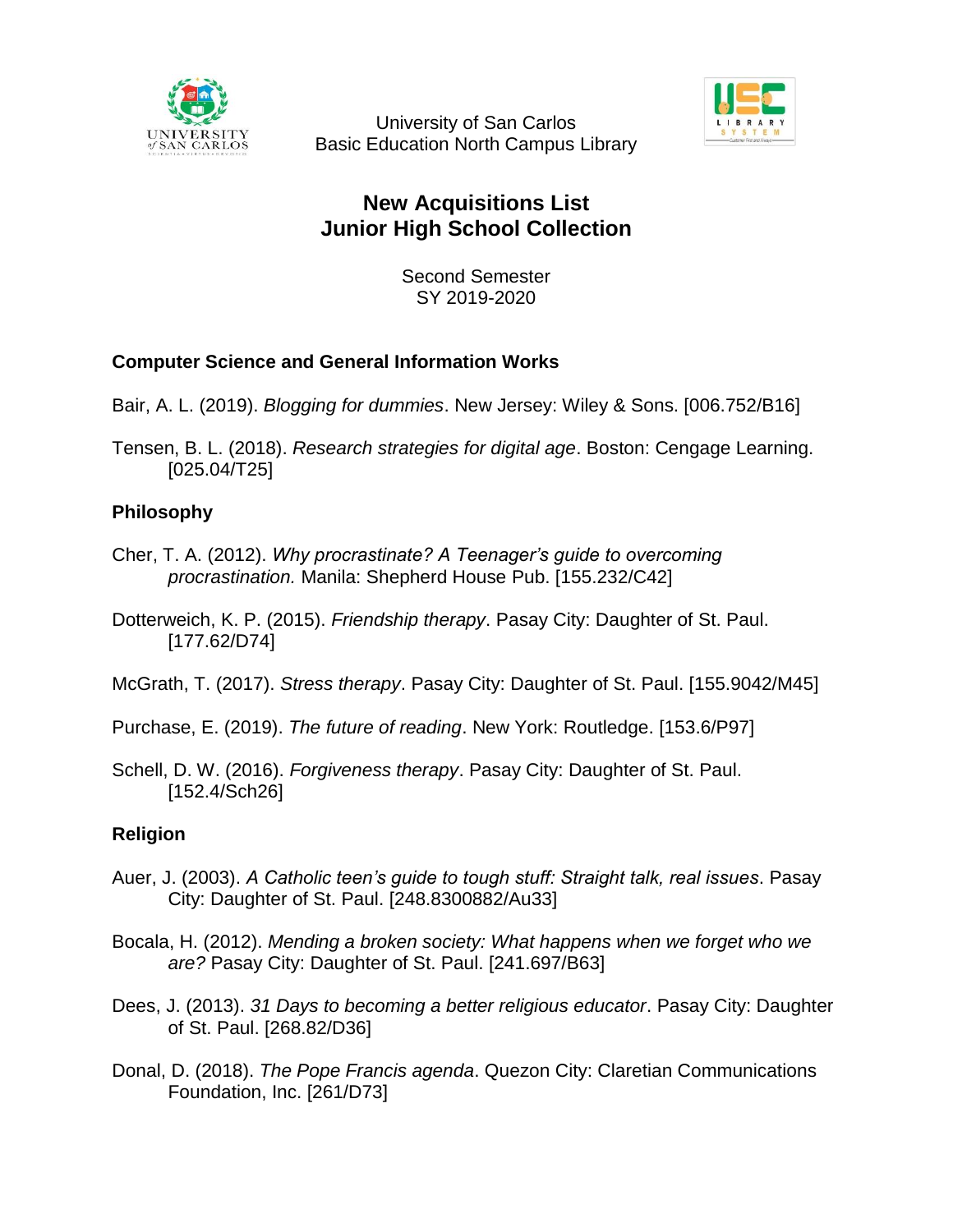- Fink, J. F. (2001). *The doctors of the church: The church's great teachers of the first millennium.* Pasay City: Daughter of St. Paul. [282/P45 v.1]
- Fink, J. F. (2001). *The doctors of the church: The church's great teachers of the second millennium.* Pasay City: Daughter of St. Paul. [282/P45 v.2]
- Flannery. A. (Ed.). (2007). *Vatican council II: More post conciliar documents*. Pasay City: Daughter of St. Paul. [262/V45]
- Gooley, A. (2014*). Vatican II and its 4 constitutions.* Makati City: St. Pauls. [262.5/G64]
- Guillemette, N. (2016). *Ponderings*. Quezon City: Claretian Communications Foundations. [248.482/G94]
- Himes, K. R. (2019). *101 Questions and answer on catholic social teaching*. Makati City: St. Pauls. [261.8/H57]
- Kroeger, J. H. (2011). *Documents of Vatican council II*. Pasay City: Daughter of St. Paul. [262.52/D65]
- Latorre, R. A. (2012*). Catechesis on contraception*. Pasay City: Daughter of St. Paul. [282.599/L35]
- Michel, J. P. (2016). *Teach us to want: Longing, ambition & the life of faith.* Mandaluyong City: OMF Literature. [233.5/M58]
- Pirlo, P. D. (2018). *The Seven sacraments*. Pasay City: Daughter of St. Paul. [234.16/P66]
- Pirlo, P. D. (2007). *The sacrament of confirmation: Catechesis and rite.* Paranaque City: Quality Catholic Publications. [265.2/P66]
- Rifkin, I. (Ed.). (2015). *75 People who changed the world*. Ahmedabad: Jaico Pub.[200.922/Se82]
- Ryan, V. (2014). *Pets are blessing*. Pasay City: Daughter of St. Paul. [291.212/R95]
- Ukken, J. (2010). *Bible quiz 5000 plus questions and answers: Part 1- old testament.*  Mumbai: Pauline Sisters Bombay Society.[220.6/Uk5]
- Ukken, J. (2010). *Bible quiz 5000 plus questions and answers: Part 2- the Gospels & acts of the apostles*.Mumbai: Pauline Sisters Bombay Society.[220.6/Uk5]

*The Church and internet*. (2014). Pasay City: Daughter of St. Paul. [261.5208824/C47]

*The Code of Canon Law.* (2014). Pasay City: Daughter of St. Paul. [282.9/C64]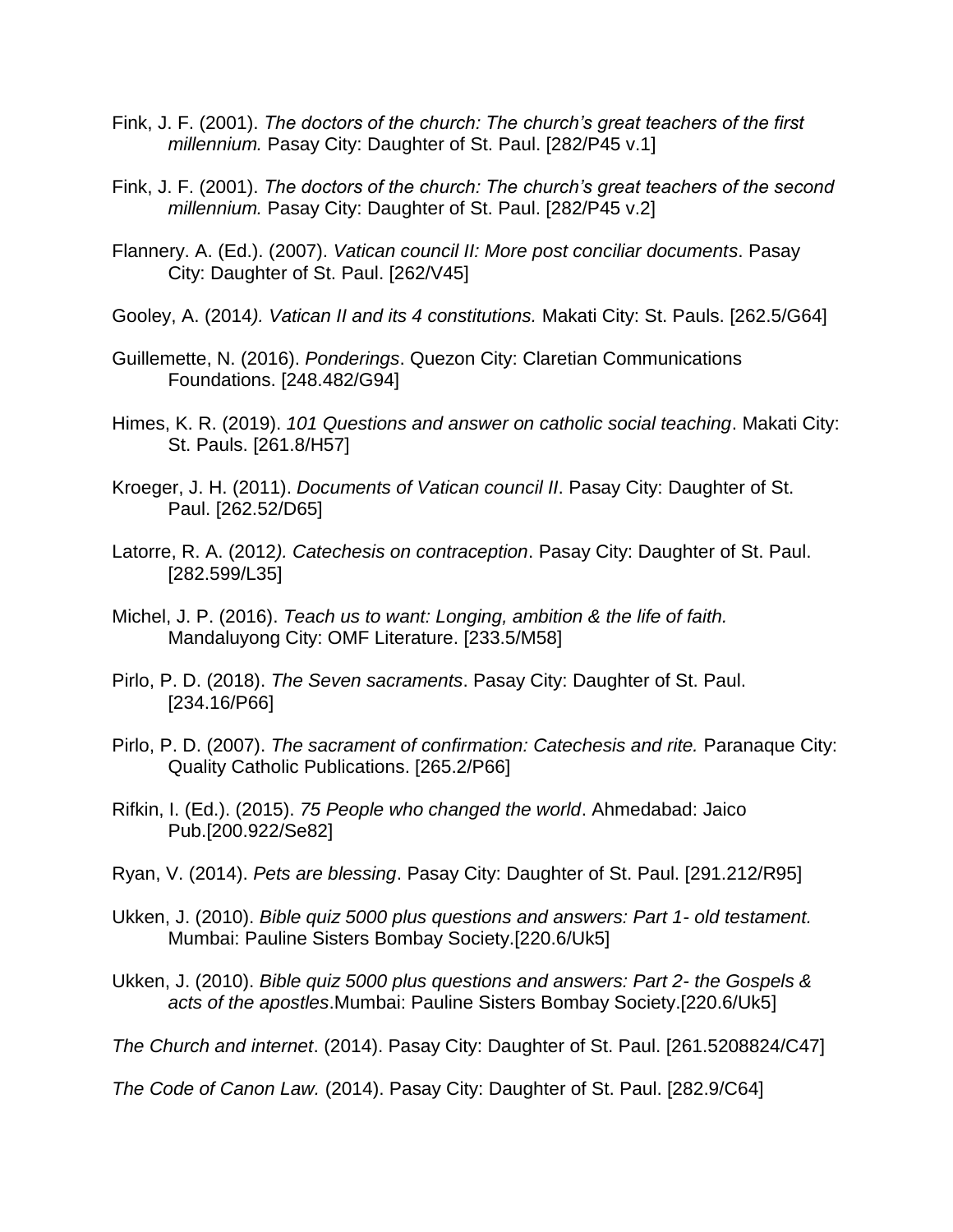- *Through the year with Fulton Sheen: Inspirational selections for each day year*. (2014). Mumbai: St. Paul. [242.2/T41]
- Tonel, J. P. (2008). *The Sacrament of ordination: Catechesis & rites.* Paranaque City: Quality Catholic Publication. [265.4/T61]

#### **Social Science**

- Morrow, T.G. (2017). *Christian dating: Finding mr. and miss right*. Pasay City: Daughter of St. Paul. [301.4/M83]
- Be more Japan: *The art of Japanese living*. London: Penguin Random House. [306.0952/M81]

#### **Teachers Reference**

- Boyle, J. & Scanlon, D. (2019). *Methods and strategies for teaching students with high evidence disabilities: A Cased-based approach*. Australia: Cengage. [371.9043/B69]
- Buckelew, M. & Ewing, J. (2019). *Action research for English language arts teachers: Invitation to inquiry.* New York: Routledge. [372.6/B85]
- Bushnell, A., Smith, R. & Waugh, D. (2019). *Modelling exciting writing: A Guide for primary teaching.* London: SAGE. [372.623044/B96]
- Cher, T. A. (2014). *Why score? A Teenager's guide to examination excellence*. Manila: Shepherd House Publishing. [371.26/C42]
- Katafiasz, K. (2018). *Teacher therapy*. Pasay City: Daughter of St. Paul. [371.1/K15]
- Hoskins, S. (2020). *Growth mindset for teachers*. London: Corwin. [370.1523/G91]
- Hurley, K. S. (2019). *Dyslexia & Spelling:Making sense of it all.* London: Jessica kingsley Publisher. [371.9144/H93]
- Mueller, J. J. & File. N. (Eds.). (2020). *Curriculum in early childhood education: Reexamined, reclaimed, renewed.* New York: Routledge. [372.21/C93]

#### **Language**

Barkhuizen, G. (2019). *Qualitative research topics in language teacher education*. New York: Routledge. [407.1/Q25]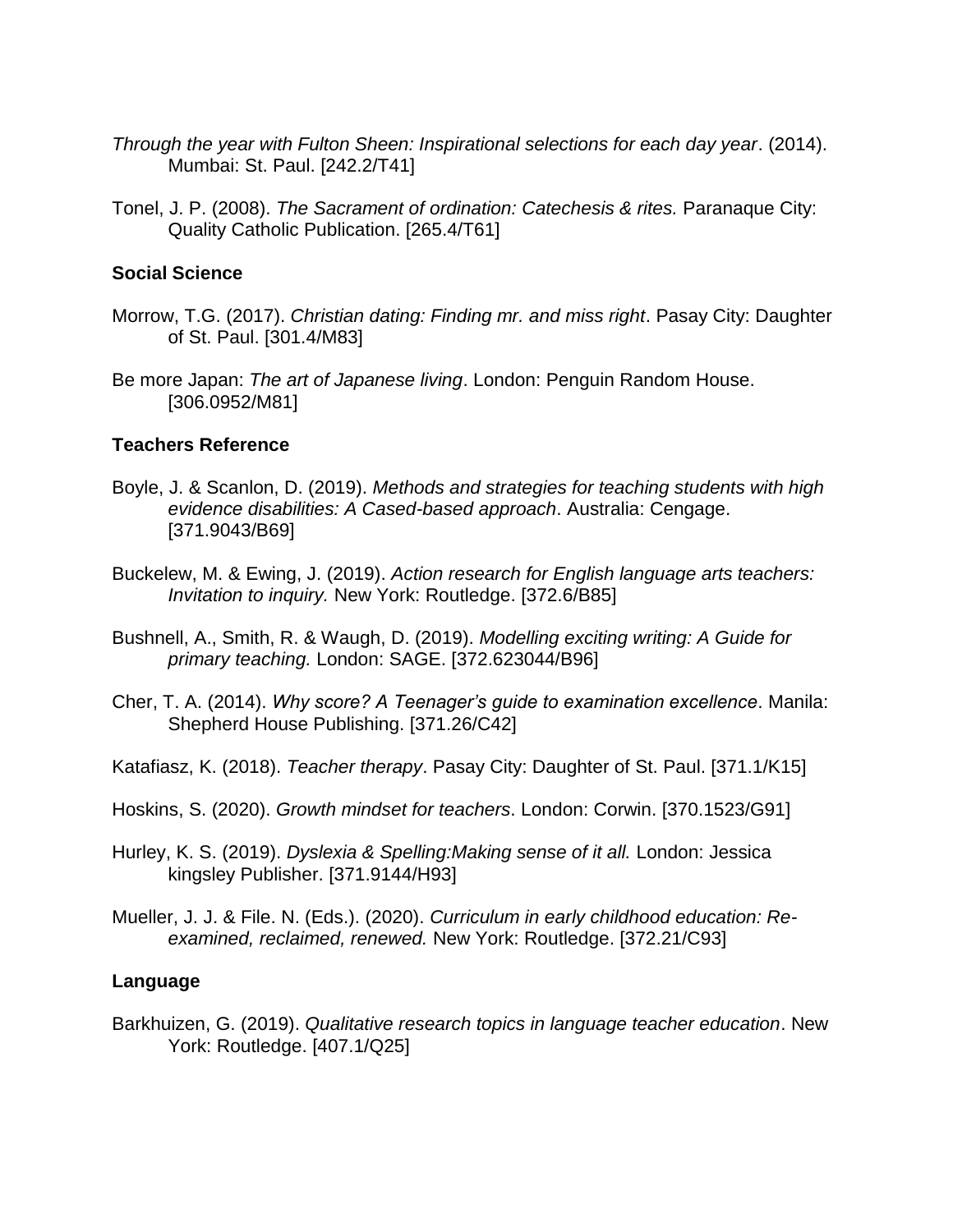Bromberg, M. and Gordon, M. (2018). *Barron's 1100 words you need to know*. New York: Barron's Educational Series.

#### **Pure Science**

#### *Mathematics*

Lao, J. T. (2018). *Basic calculus: For grade 11 senior high school science, technology, engineering and mathematics (STEM).* Intramuros, Manila: Mindshapers Co. [517/L29]

Monahan, C. (2019). *Must know high school Algebra*. New York:McGraw Hill. [512/L25]

Prindle, A. & Prindle K. (2019). *Barron's Math the easy way: Learn math the easy way.* New York: Barron's Educational Series. [513.14/P93]

#### *Chemistry*

Kerion, M. C. & Mascetta, M.S. (2019). *Barron's chemistry the easy way*. New York: Barron's Educational Series. [540.76/K45]

Moore, J.T. (2019). *Chemistry essentials for dummies*. New Jersey: John Wiley & Sons. [540/M77]

Moore, J.T. & Langley, R. (2019). *Must know high school chemistry*. New York: McGraw Hill. [540.76/M78]

## *Biology*

Ploeger, K. (2019). *Must know high school Biology*. New York: McGraw Hill. [574/C83]

Vivion, N. (2019). *Biology: Review and workbook*. New York McGraw Hill. [570/V83]

## **Applied Science**

Clark, N. (2020). *Nancy Clark's sports nutrition guidebook*. Champaign, IL. : Human Kenetics. 613.711/C54

Maloney, B. (2018). *Robotpedia*. California: Insight Kids. [629.892/M29]

Mchoy, P. (2012). *The visual encyclopedia of garden techniques*. London: Annes Publishing. [635/M45]

Mikolajski, A. (2012). *The visual encyclopedia of garden plants*. London: Annes Publishing. [635.9/M58]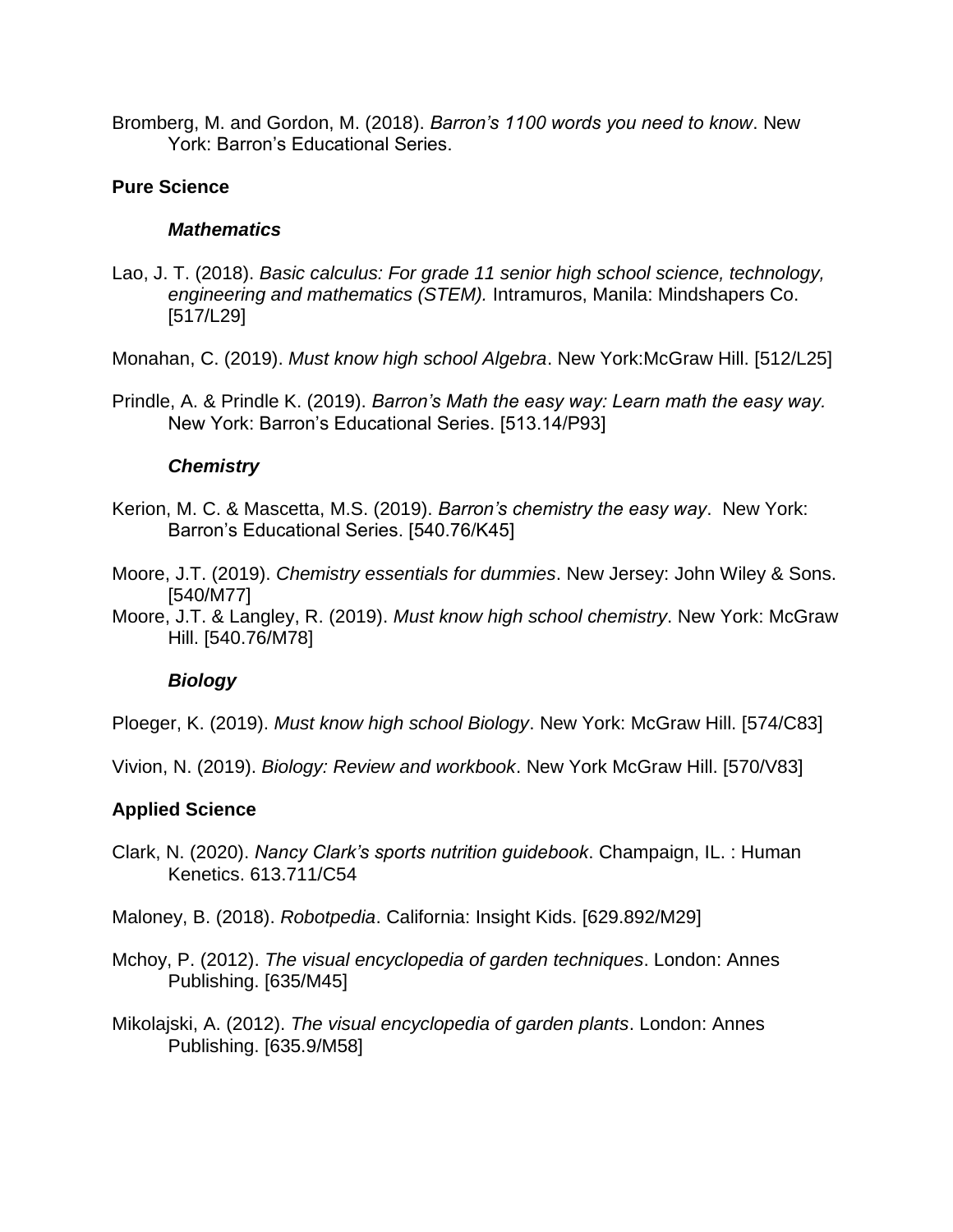- Norris, M. & Siegfred, D. R. (2019). *Anatomy essentials for dummies*. New Jersey: Wiley & Sons. [611/N73]
- Seal, J. B. & Seal, M. (2019). *Backyard medicine: Harvest and make your own herbal remedies*. London: Annes Publishing. [615.321/Se15]

#### **Arts and Recreation**

- Boutin, V. (2011). *Creative foundations: 40 scrapbook and mixed-media techniques to build your artistic toolbox.* Canada: Create Mixed Media. [745.5938/B66]
- Cher, T. A. (2012). *Why be a champion? A Teenager's guide to a sporting champion's Mindset.* Manila, Philippines: Shepherd House Publishers. [796.01/C42]
- Dearing, J. (2019). *Volleyball fundamentals: Master the basics and compete with confidence.* Champaign, IL: Human Kinetics. [796.325/D34]
- Freedman, L. (2019). *Sports weird o pedia.The ultimate book of surprising, strange and incredibly bizarre facts about sports*. New York: Racehorse Publishing. [796/F87]
- Greene. M. (2013). *Sweet paper craft: 25 simple projects to brighten your life*. San Francisco California: Chronicle books. [745.54/G83]
- Goble, F. (2019). *My first animal knitting book: 30 fantastic knits for children aged 7+.* London: Cico Kids. [746.43243/G53]
- Jelbert, W. & Sidaway, I. (2012). *The practical encyclopedia of watercolor*. London: Annes Publishing. [751.4/Si13w]
- Lavender, L. (2019). *Creative lettering and beyond timeless Calligraphy*. USA: Quarto Pub. [745.61/L38]
- O'Connor, J. & Lages, A. (2019). *Coaching the brain: Practical applications of Neuroscience to coaching.*London: Routledge. [612.8233/O13]
- Sidaway, I. & Hogget, S. (2012). *The Practical encyclopedia of drawing*. London: Annes Publishing. [751.4/Si13d]
- Sidaway, I. (2012). *The practical encyclopedia of acrylics, oils and goache*. London: Annes Publishing. [751.4/Si13d]
- Wollering, L. (2015). *Anatomy of fitness: Tai Chi*. Australia: Hinkler Books. [613.7148/T13]
- Rawson, E. S., Branch, D. J. & Stephenson, T. J. (2020). *William's nutrition for health, fitness & sports.* New York: McGraw Hill. [612.3/R19]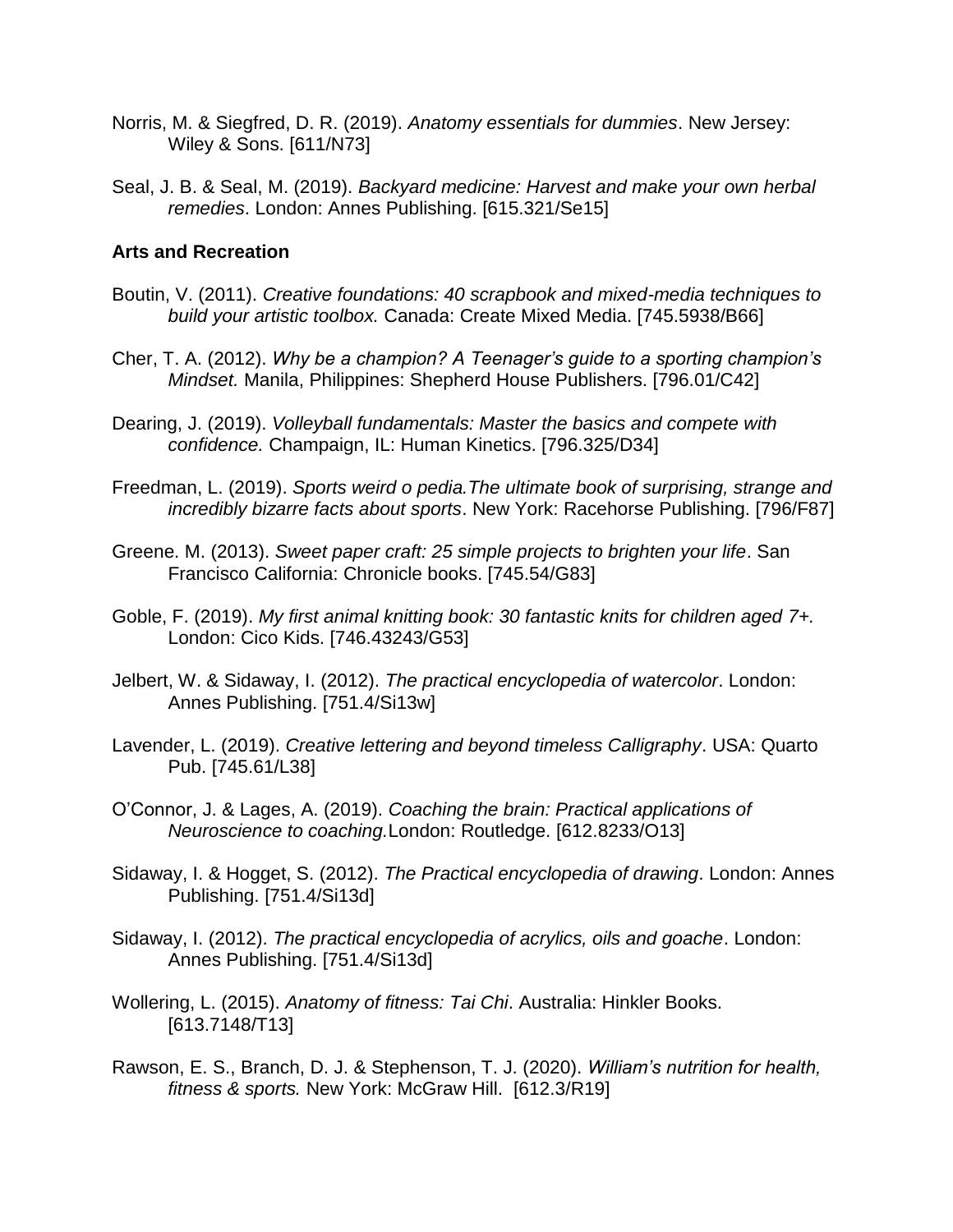# **Literature**

Austen. J. (2017). *Pride & prejudice*. UK: Oxford University. [823.74/An75]

- Edge, C. (2015). *How to write your best story ever!* New Jersey: Barron's Educational Series. [808.3/Ed35]
- Hogart, M.(2019). *Writing featuring articles. Print, digital and online*. New York: Routledge. [808.06607/H67]

## **History**

- Clements, J. (2019). *A brief history of China: Dynasty, revolution and transformation: From middle kingdom to the peoples republic.* Tokyo: Tutle Books. [951/C59]
- McCourt, F. (2016). *Angela's ashes: A memoir*. New York: Scribner. [929.20899162073/M13
- Seth, M. J. (2019*). A Brief history of Korea: Isolation, war despotism and revival: The fascinating story of a resilient but divided people*. Tokyo: Tutle Books. [951.9/Se75]

# **Filipiniana**

- Arrevalo, C.G. (2012). *Pedro Calungsod: Batan-ong Bisaya nga unang-Martir.* Pasay City: Daughter of St. Paul. [922.22/Ar34]
- *Bayan umawit*. (2015). Quezon City: Jesuit Communications Foundation, Inc. [787.7/B34]
- Elivera, E. S. (2017). *Heart of the story (Moral becoming in ordinary living).* Manila: Logos Publication, Inc. [241.019/El48]
- *Himig Heswita: I am ever with you*. (2015). Quezon City: Jesuit Communications Foundation Inc. [781.7/H57]
- *Jesuit Communication Foundation*. (n.d.). Bukas palad: Pasko na! Manila: Jesuit Ministry. [782.525/B86]
- Kuluke, H. (2009). *Where God has found his home: Journeying with people at the margins of society.* Manila: Logos Publication. [248.2/K95]
- Maximiano, J. M. B. (2014). *Pope Francis, the catholic bishop and the priest.* Quezon City: Claretian Communications Foundation, Inc. [262/M45]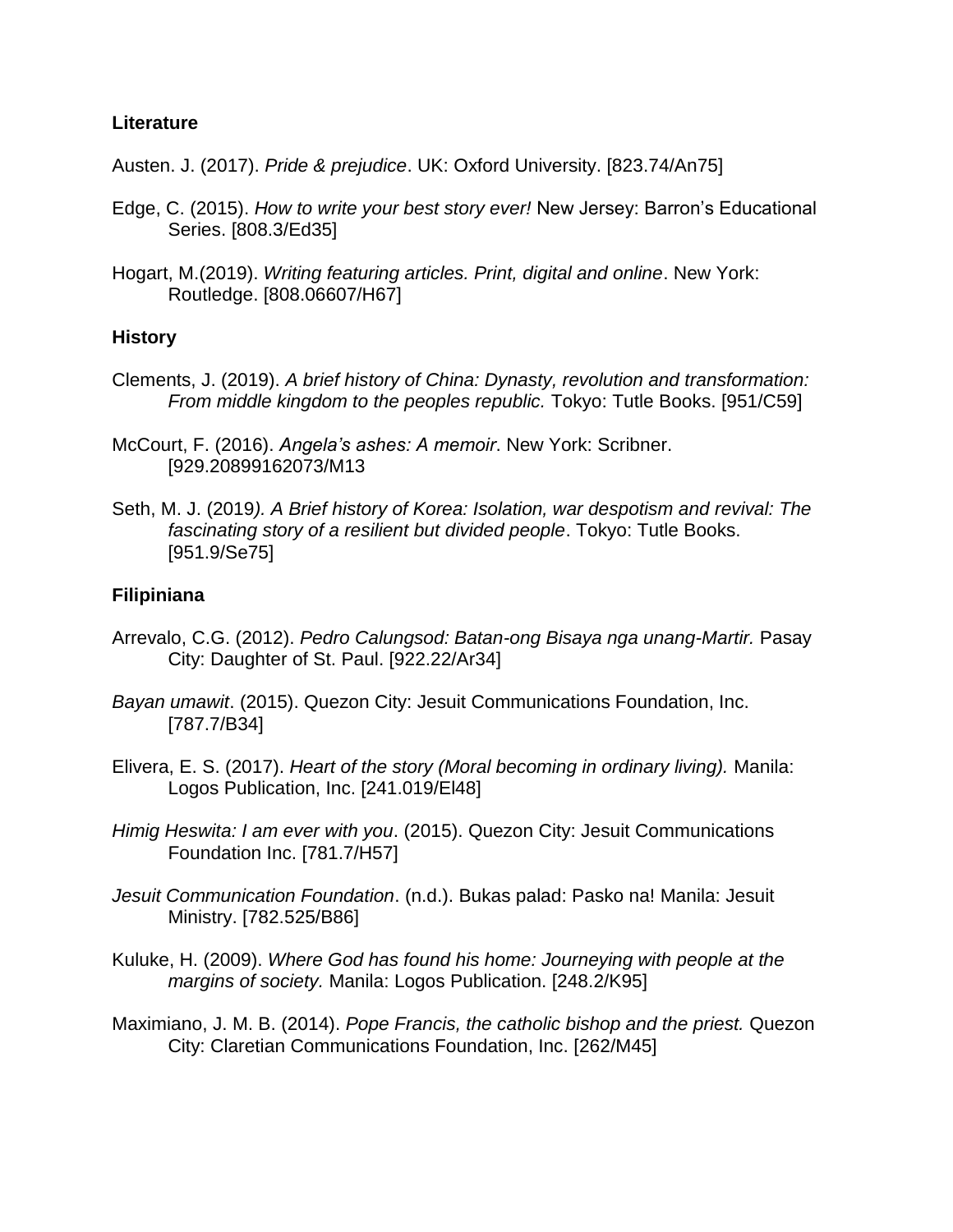- Miranda, A. P. (2013). *Ibong Adarna: Muling pagtuklas sa hiwaga*.Tarclac City: Wizard Publishing Haws, Inc. [899.2113/R52a]
- Nazareno, J. M. (2015). *Jose S. Palma: In the palm of God's hand*. Pasay City: Daughter of St. Paul. [282.092/N23]
- Reyes, M. A. (2017). *Mass for patience: A Compilation of advent songs, hymns and chants for the liturgy on the third edition of the Roman missal*. Urdaneta City: Roman Catholic Bishop. [782.254/M38]
- Rizal, J. P. (2013). *El Filibusterismo*. Tarclac City: Wizard Publishing Haws, Inc. [899.2113/M67]
- Samson, W. M. (2015). *Detox: Pitik-bulag meditation a thirty day spiritual detoxification*. Quezon City: Claretian Communications Foundation, Inc. [248/Sa49]

#### **Fiction**

- Lindgren, A. (2018). *Ronja the robber's daughter*. UK: Oxford University. [L64]
- McLaughin, T. (2017). *The accidental billionaire.* UK: Oxford University. [M45b]
- McLaughin, T. (2017). *The accidental father Christmas*. UK: Oxford University. [M45f]

McLaughin, T. (2018). *The accidental president*. UK: Oxford University. [M45a]

Sparkes, A. (2017). *Thunder struck*. UK: Oxford University Press. [Sp26]

#### **AWARD WINNING BOOKS**

Bond, N. (2015). *A string in the harp*. New York: Margaret K. McElderly. [B64]

- Brink, C.R. (2015). *Caddie Woodland*. New York: Simon & Schuster Book Young Readers. [B77]
- Cooper, S. (2013). *The dark rising*. New York: Margaret K. McElderly. [C78d]
- Cooper, S. (2013). *The grey king*. New York: Margaret K. McElderly. [C78]
- Finner, C. (2015). *Yolonda's genius*. New York: Aladdin Paperbacks. [F36]
- Field, R. (2015). *Hitty: Her first hundred years*. New York: Aladdin Paperbacks. [F45]
- LeGuin, U. K. (2012). *The earthiest shore*. New York: Atheneum Books for Young Readers. [L52]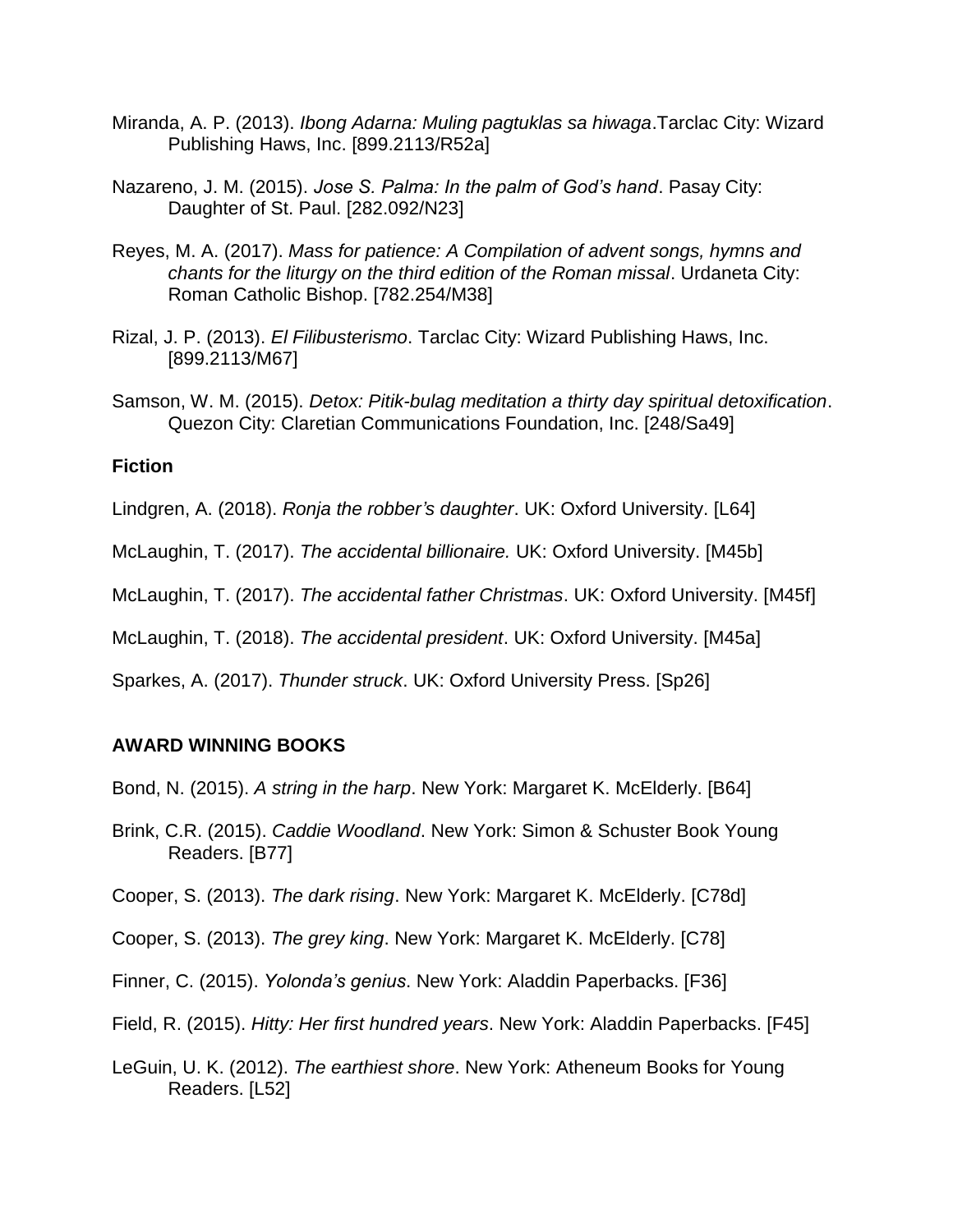- Voigt, C. (2015). *A solitaire blue*. New York: Atheneum Books for Young Readers. [V87]
- Voigt, C. (2015). *Dicey's Song*. New York: Atheneum Books for Young Readers. [V87d]
- Wolf, V. E. (2001). *True believer*. New York: Simon Pulse. [W83]
- Wooden, C. (2016). *Luis Antonio Tagle: Leading by Listening*. Pasay City: Daughter of St. Peter. [282.072/W85]

Prepared by

**GESYL E. AMBOS** JHS Librarian 3/2/2020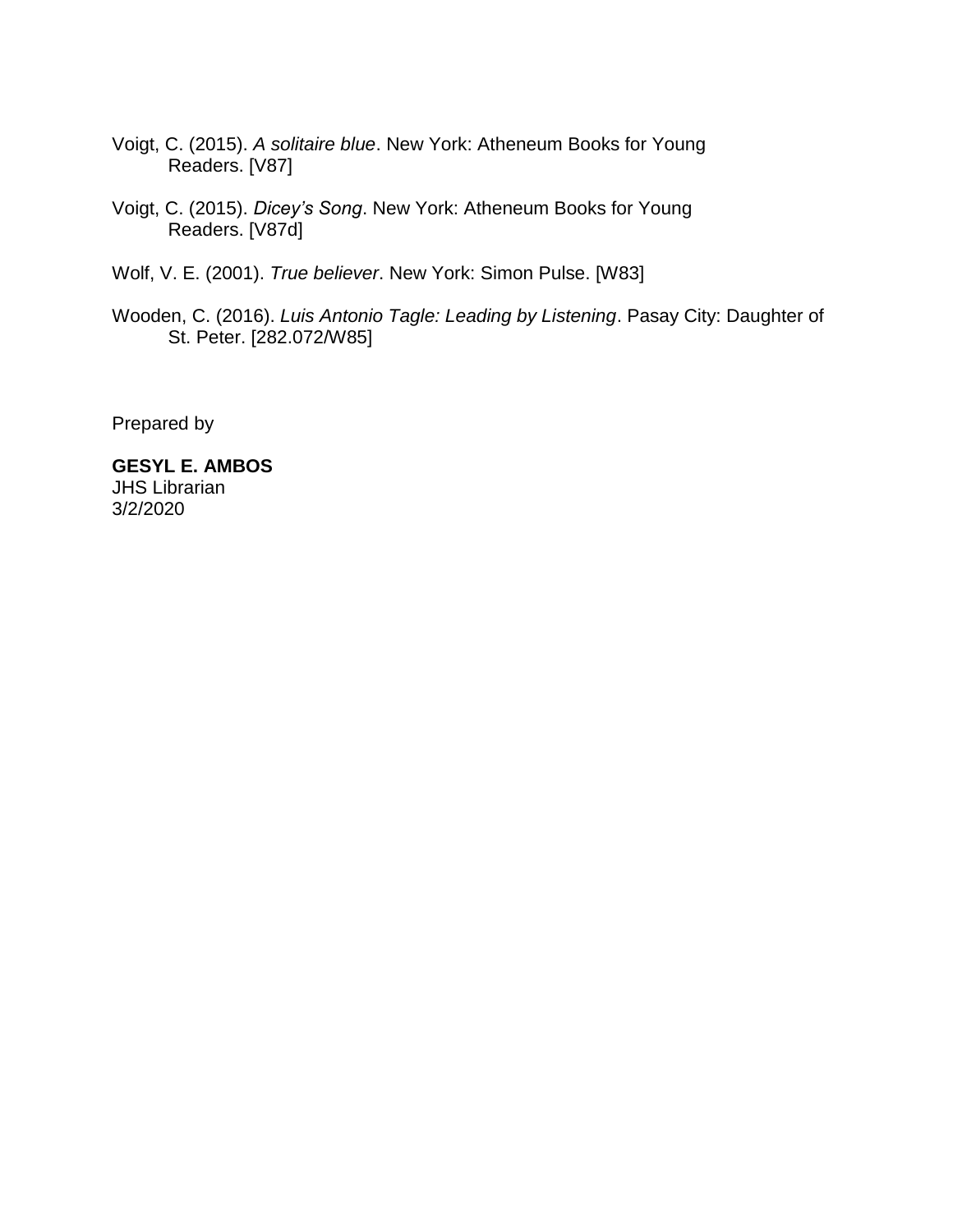# **List of New Audio Visual Software Materials**

- Anatomy of fitness: Tai Chi. (2013).[DVD]. Australia: Australia: Hinkler Books. [613.7148/An16]
- Asia Pacific Media Ministries. (2008). Ama, anak. [DVD]. Pasay City: Asia Pacific Media Ministries. [306.742/Am11]
- Asia Pacific Media Ministries. (2008). Usapang pamilya. [DVD]. Pasay City: Asia Pacific Media Ministries.[306.85/Us17]
- Asia Pacific Media Ministries. (2008). U-Kisds: Usapang pamilya. [DVD]. Pasay City: Asia Pacific Media Ministries.[370.114/US17]
- Asia Pacific Media Ministries. (2008). Rebound. [DVD]. Pasay City: Asia Pacific Media Ministries.[158.25/R24]
- Baco, K.M. (Director). (2015). Illustrado: The complete series. [2 DVD].Philippines: GMA News and Public Affairs.
- Bernabei, L. (2000). Padre Pio: Between heaven and earth. [DVD]. Pasay City: Paulines Audio Visuals. (791.4372/P13]
- Costa, F. (2007). Fatima [DVD]. Pasay City: Paulines Audio Visuals. [235.02/C82]
- Gamang Sugbo: Mga produktong Sugbuanon. (n.d.). Cebu City: USC. [658.403'599/14]
- Hedsieck, R. H. (Director). (2011).The story of Christmas. [DVD]. Pasay City: Paulines Audio Visuals. [234.92/St76]
- Pitre, B. (2011). Jesus and the Jewish roots of the Eucharist. US: Lighthouse Catholic

Media. [234.163/J49]

Schelessinger, A. (Director). (2006). Understanding world religion: What is Christianity? Wynewood,PA: Schlessinger Media. [230/W55]